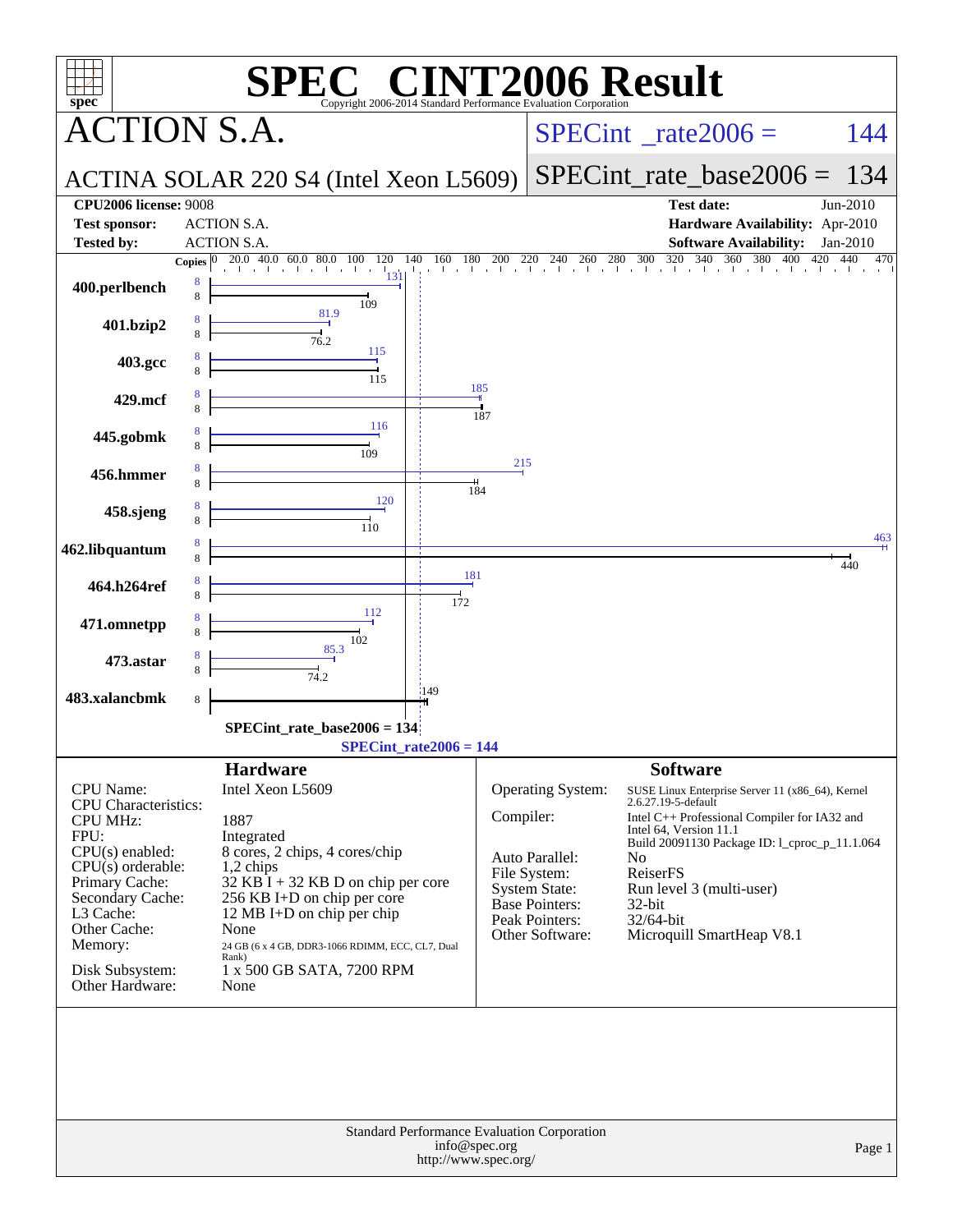

ACTION S.A.

#### SPECint rate $2006 = 144$

ACTINA SOLAR 220 S4 (Intel Xeon L5609)

[SPECint\\_rate\\_base2006 =](http://www.spec.org/auto/cpu2006/Docs/result-fields.html#SPECintratebase2006) 134

**[CPU2006 license:](http://www.spec.org/auto/cpu2006/Docs/result-fields.html#CPU2006license)** 9008 **[Test date:](http://www.spec.org/auto/cpu2006/Docs/result-fields.html#Testdate)** Jun-2010

**[Test sponsor:](http://www.spec.org/auto/cpu2006/Docs/result-fields.html#Testsponsor)** ACTION S.A. **[Hardware Availability:](http://www.spec.org/auto/cpu2006/Docs/result-fields.html#HardwareAvailability)** Apr-2010 **[Tested by:](http://www.spec.org/auto/cpu2006/Docs/result-fields.html#Testedby)** ACTION S.A. **[Software Availability:](http://www.spec.org/auto/cpu2006/Docs/result-fields.html#SoftwareAvailability)** Jan-2010

#### **[Results Table](http://www.spec.org/auto/cpu2006/Docs/result-fields.html#ResultsTable)**

|                    | <b>Base</b>   |                |       |                |       |                |       | <b>Peak</b>   |                |              |                                                                                                          |              |                |              |
|--------------------|---------------|----------------|-------|----------------|-------|----------------|-------|---------------|----------------|--------------|----------------------------------------------------------------------------------------------------------|--------------|----------------|--------------|
| <b>Benchmark</b>   | <b>Copies</b> | <b>Seconds</b> | Ratio | <b>Seconds</b> | Ratio | <b>Seconds</b> | Ratio | <b>Copies</b> | <b>Seconds</b> | <b>Ratio</b> | <b>Seconds</b>                                                                                           | <b>Ratio</b> | <b>Seconds</b> | <b>Ratio</b> |
| 400.perlbench      |               | 724            | 108   | 718            | 109   | 718            | 109   |               | 598            | 131          | 599                                                                                                      | 131          | 599            | 130          |
| 401.bzip2          |               | 1012           | 76.2  | 1018           | 75.8  | 1011           | 76.3  |               | 942            | 81.9         | 942                                                                                                      | 82.0         | 945            | 81.7         |
| $403.\mathrm{gcc}$ |               | 561            | 115   | 558            | 115   | 556            | 116   |               | 561            | 115          | 561                                                                                                      | 115          | 563            | 114          |
| $429$ .mcf         |               | 391            | 186   | 390            | 187   | 390            | 187   |               | 391            | 187          | 394                                                                                                      | 185          | 394            | 185          |
| $445$ .gobm $k$    |               | 768            | 109   | 769            | 109   | 768            | 109   |               | 722            | 116          | 722                                                                                                      | 116          | 721            | 116          |
| 456.hmmer          |               | 411            | 182   | 406            | 184   | 406            | 184   |               | 347            | 215          | 347                                                                                                      | 215          | 347            | 215          |
| 458.sjeng          |               | 879            | 110   | 881            | 110   | 881            | 110   |               | 805            | 120          | 805                                                                                                      | 120          | 805            | 120          |
| 462.libquantum     |               | 376            | 440   | 376            | 441   | 387            | 428   |               | 358            | 463          | 356                                                                                                      | 466          | 358            | 463          |
| 464.h264ref        |               | 1027           | 172   | 1028           | 172   | 1027           | 172   |               | 979            | 181          | 980                                                                                                      | 181          | 979            | 181          |
| 471.omnetpp        |               | 488            | 102   | 488            | 102   | 488            | 102   |               | 447            | 112          | 446                                                                                                      | 112          | 447            | <u>112</u>   |
| 473.astar          |               | 758            | 74.1  | 756            | 74.3  | 757            | 74.2  | 8             | 658            | 85.3         | 659                                                                                                      | 85.2         | 658            | 85.3         |
| 483.xalancbmk      |               | 369            | 149   | 371            | 149   | 374            | 147   |               | 369            | 149          | 371                                                                                                      | <u>149</u>   | 374            | 147          |
|                    |               |                |       |                |       |                |       |               |                |              | Results appear in the order in which they were run. Bold underlined text indicates a median measurement. |              |                |              |

#### **[Submit Notes](http://www.spec.org/auto/cpu2006/Docs/result-fields.html#SubmitNotes)**

The config file option 'submit' was used. numactl was used to bind copies to the cores

#### **[Operating System Notes](http://www.spec.org/auto/cpu2006/Docs/result-fields.html#OperatingSystemNotes)**

'ulimit -s unlimited' was set for stacksize unlimited

#### **[General Notes](http://www.spec.org/auto/cpu2006/Docs/result-fields.html#GeneralNotes)**

Binaries were compiled on SLES 10 with Binutils 2.18.50.0.7.20080502

### **[Base Compiler Invocation](http://www.spec.org/auto/cpu2006/Docs/result-fields.html#BaseCompilerInvocation)**

[C benchmarks](http://www.spec.org/auto/cpu2006/Docs/result-fields.html#Cbenchmarks): [icc -m32](http://www.spec.org/cpu2006/results/res2010q3/cpu2006-20100705-12186.flags.html#user_CCbase_intel_icc_32bit_5ff4a39e364c98233615fdd38438c6f2)

[C++ benchmarks:](http://www.spec.org/auto/cpu2006/Docs/result-fields.html#CXXbenchmarks) [icpc -m32](http://www.spec.org/cpu2006/results/res2010q3/cpu2006-20100705-12186.flags.html#user_CXXbase_intel_icpc_32bit_4e5a5ef1a53fd332b3c49e69c3330699)

### **[Base Portability Flags](http://www.spec.org/auto/cpu2006/Docs/result-fields.html#BasePortabilityFlags)**

400.perlbench: [-DSPEC\\_CPU\\_LINUX\\_IA32](http://www.spec.org/cpu2006/results/res2010q3/cpu2006-20100705-12186.flags.html#b400.perlbench_baseCPORTABILITY_DSPEC_CPU_LINUX_IA32)

Continued on next page

Standard Performance Evaluation Corporation [info@spec.org](mailto:info@spec.org) <http://www.spec.org/>

Page 2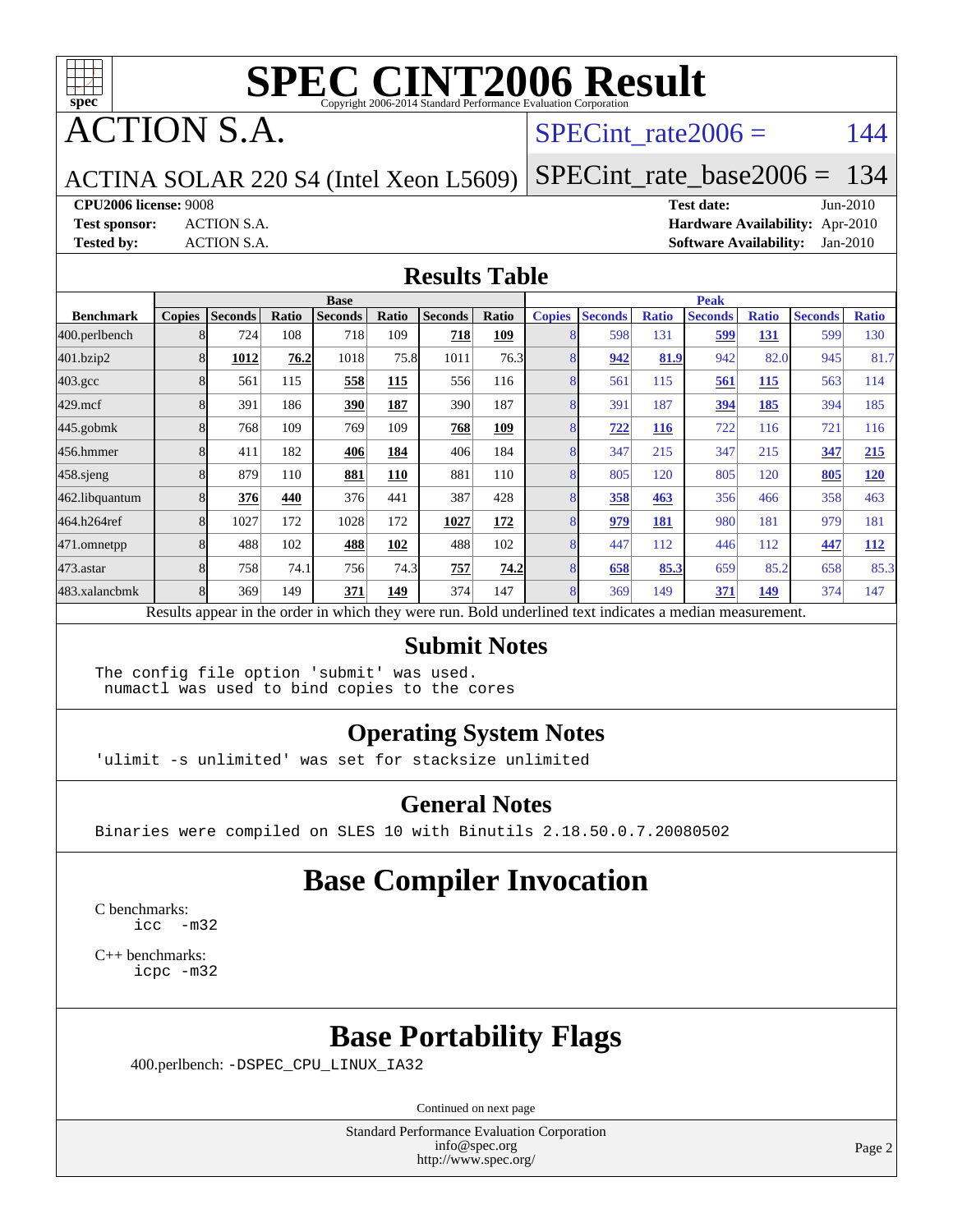

ACTION S.A.

SPECint rate $2006 = 144$ 

ACTINA SOLAR 220 S4 (Intel Xeon L5609)

[SPECint\\_rate\\_base2006 =](http://www.spec.org/auto/cpu2006/Docs/result-fields.html#SPECintratebase2006) 134

**[CPU2006 license:](http://www.spec.org/auto/cpu2006/Docs/result-fields.html#CPU2006license)** 9008 **[Test date:](http://www.spec.org/auto/cpu2006/Docs/result-fields.html#Testdate)** Jun-2010 **[Test sponsor:](http://www.spec.org/auto/cpu2006/Docs/result-fields.html#Testsponsor)** ACTION S.A. **[Hardware Availability:](http://www.spec.org/auto/cpu2006/Docs/result-fields.html#HardwareAvailability)** Apr-2010 **[Tested by:](http://www.spec.org/auto/cpu2006/Docs/result-fields.html#Testedby)** ACTION S.A. **[Software Availability:](http://www.spec.org/auto/cpu2006/Docs/result-fields.html#SoftwareAvailability)** Jan-2010

### **[Base Portability Flags \(Continued\)](http://www.spec.org/auto/cpu2006/Docs/result-fields.html#BasePortabilityFlags)**

 462.libquantum: [-DSPEC\\_CPU\\_LINUX](http://www.spec.org/cpu2006/results/res2010q3/cpu2006-20100705-12186.flags.html#b462.libquantum_baseCPORTABILITY_DSPEC_CPU_LINUX) 483.xalancbmk: [-DSPEC\\_CPU\\_LINUX](http://www.spec.org/cpu2006/results/res2010q3/cpu2006-20100705-12186.flags.html#b483.xalancbmk_baseCXXPORTABILITY_DSPEC_CPU_LINUX)

**[Base Optimization Flags](http://www.spec.org/auto/cpu2006/Docs/result-fields.html#BaseOptimizationFlags)**

[C benchmarks](http://www.spec.org/auto/cpu2006/Docs/result-fields.html#Cbenchmarks):

[-xSSE4.2](http://www.spec.org/cpu2006/results/res2010q3/cpu2006-20100705-12186.flags.html#user_CCbase_f-xSSE42_f91528193cf0b216347adb8b939d4107) [-ipo](http://www.spec.org/cpu2006/results/res2010q3/cpu2006-20100705-12186.flags.html#user_CCbase_f-ipo) [-O3](http://www.spec.org/cpu2006/results/res2010q3/cpu2006-20100705-12186.flags.html#user_CCbase_f-O3) [-no-prec-div](http://www.spec.org/cpu2006/results/res2010q3/cpu2006-20100705-12186.flags.html#user_CCbase_f-no-prec-div) [-static](http://www.spec.org/cpu2006/results/res2010q3/cpu2006-20100705-12186.flags.html#user_CCbase_f-static) [-opt-prefetch](http://www.spec.org/cpu2006/results/res2010q3/cpu2006-20100705-12186.flags.html#user_CCbase_f-opt-prefetch)

[C++ benchmarks:](http://www.spec.org/auto/cpu2006/Docs/result-fields.html#CXXbenchmarks)

[-xSSE4.2](http://www.spec.org/cpu2006/results/res2010q3/cpu2006-20100705-12186.flags.html#user_CXXbase_f-xSSE42_f91528193cf0b216347adb8b939d4107) [-ipo](http://www.spec.org/cpu2006/results/res2010q3/cpu2006-20100705-12186.flags.html#user_CXXbase_f-ipo) [-O3](http://www.spec.org/cpu2006/results/res2010q3/cpu2006-20100705-12186.flags.html#user_CXXbase_f-O3) [-no-prec-div](http://www.spec.org/cpu2006/results/res2010q3/cpu2006-20100705-12186.flags.html#user_CXXbase_f-no-prec-div) [-opt-prefetch](http://www.spec.org/cpu2006/results/res2010q3/cpu2006-20100705-12186.flags.html#user_CXXbase_f-opt-prefetch) [-Wl,-z,muldefs](http://www.spec.org/cpu2006/results/res2010q3/cpu2006-20100705-12186.flags.html#user_CXXbase_link_force_multiple1_74079c344b956b9658436fd1b6dd3a8a) [-L/home/cmplr/usr3/alrahate/cpu2006.1.1.ic11.1/libic11.1-32bit -lsmartheap](http://www.spec.org/cpu2006/results/res2010q3/cpu2006-20100705-12186.flags.html#user_CXXbase_SmartHeap_d86dffe4a79b79ef8890d5cce17030c3)

#### **[Base Other Flags](http://www.spec.org/auto/cpu2006/Docs/result-fields.html#BaseOtherFlags)**

[C benchmarks](http://www.spec.org/auto/cpu2006/Docs/result-fields.html#Cbenchmarks):

403.gcc: [-Dalloca=\\_alloca](http://www.spec.org/cpu2006/results/res2010q3/cpu2006-20100705-12186.flags.html#b403.gcc_baseEXTRA_CFLAGS_Dalloca_be3056838c12de2578596ca5467af7f3)

### **[Peak Compiler Invocation](http://www.spec.org/auto/cpu2006/Docs/result-fields.html#PeakCompilerInvocation)**

[C benchmarks \(except as noted below\)](http://www.spec.org/auto/cpu2006/Docs/result-fields.html#Cbenchmarksexceptasnotedbelow): [icc -m32](http://www.spec.org/cpu2006/results/res2010q3/cpu2006-20100705-12186.flags.html#user_CCpeak_intel_icc_32bit_5ff4a39e364c98233615fdd38438c6f2)

401.bzip2: [icc -m64](http://www.spec.org/cpu2006/results/res2010q3/cpu2006-20100705-12186.flags.html#user_peakCCLD401_bzip2_intel_icc_64bit_bda6cc9af1fdbb0edc3795bac97ada53)

456.hmmer: [icc -m64](http://www.spec.org/cpu2006/results/res2010q3/cpu2006-20100705-12186.flags.html#user_peakCCLD456_hmmer_intel_icc_64bit_bda6cc9af1fdbb0edc3795bac97ada53)

458.sjeng: [icc -m64](http://www.spec.org/cpu2006/results/res2010q3/cpu2006-20100705-12186.flags.html#user_peakCCLD458_sjeng_intel_icc_64bit_bda6cc9af1fdbb0edc3795bac97ada53)

462.libquantum: [icc -m64](http://www.spec.org/cpu2006/results/res2010q3/cpu2006-20100705-12186.flags.html#user_peakCCLD462_libquantum_intel_icc_64bit_bda6cc9af1fdbb0edc3795bac97ada53)

[C++ benchmarks \(except as noted below\):](http://www.spec.org/auto/cpu2006/Docs/result-fields.html#CXXbenchmarksexceptasnotedbelow) [icpc -m32](http://www.spec.org/cpu2006/results/res2010q3/cpu2006-20100705-12186.flags.html#user_CXXpeak_intel_icpc_32bit_4e5a5ef1a53fd332b3c49e69c3330699)

473.astar: [icpc -m64](http://www.spec.org/cpu2006/results/res2010q3/cpu2006-20100705-12186.flags.html#user_peakCXXLD473_astar_intel_icpc_64bit_fc66a5337ce925472a5c54ad6a0de310)

### **[Peak Portability Flags](http://www.spec.org/auto/cpu2006/Docs/result-fields.html#PeakPortabilityFlags)**

 400.perlbench: [-DSPEC\\_CPU\\_LINUX\\_IA32](http://www.spec.org/cpu2006/results/res2010q3/cpu2006-20100705-12186.flags.html#b400.perlbench_peakCPORTABILITY_DSPEC_CPU_LINUX_IA32) 401.bzip2: [-DSPEC\\_CPU\\_LP64](http://www.spec.org/cpu2006/results/res2010q3/cpu2006-20100705-12186.flags.html#suite_peakCPORTABILITY401_bzip2_DSPEC_CPU_LP64) 456.hmmer: [-DSPEC\\_CPU\\_LP64](http://www.spec.org/cpu2006/results/res2010q3/cpu2006-20100705-12186.flags.html#suite_peakCPORTABILITY456_hmmer_DSPEC_CPU_LP64)

Continued on next page

Standard Performance Evaluation Corporation [info@spec.org](mailto:info@spec.org) <http://www.spec.org/>

Page 3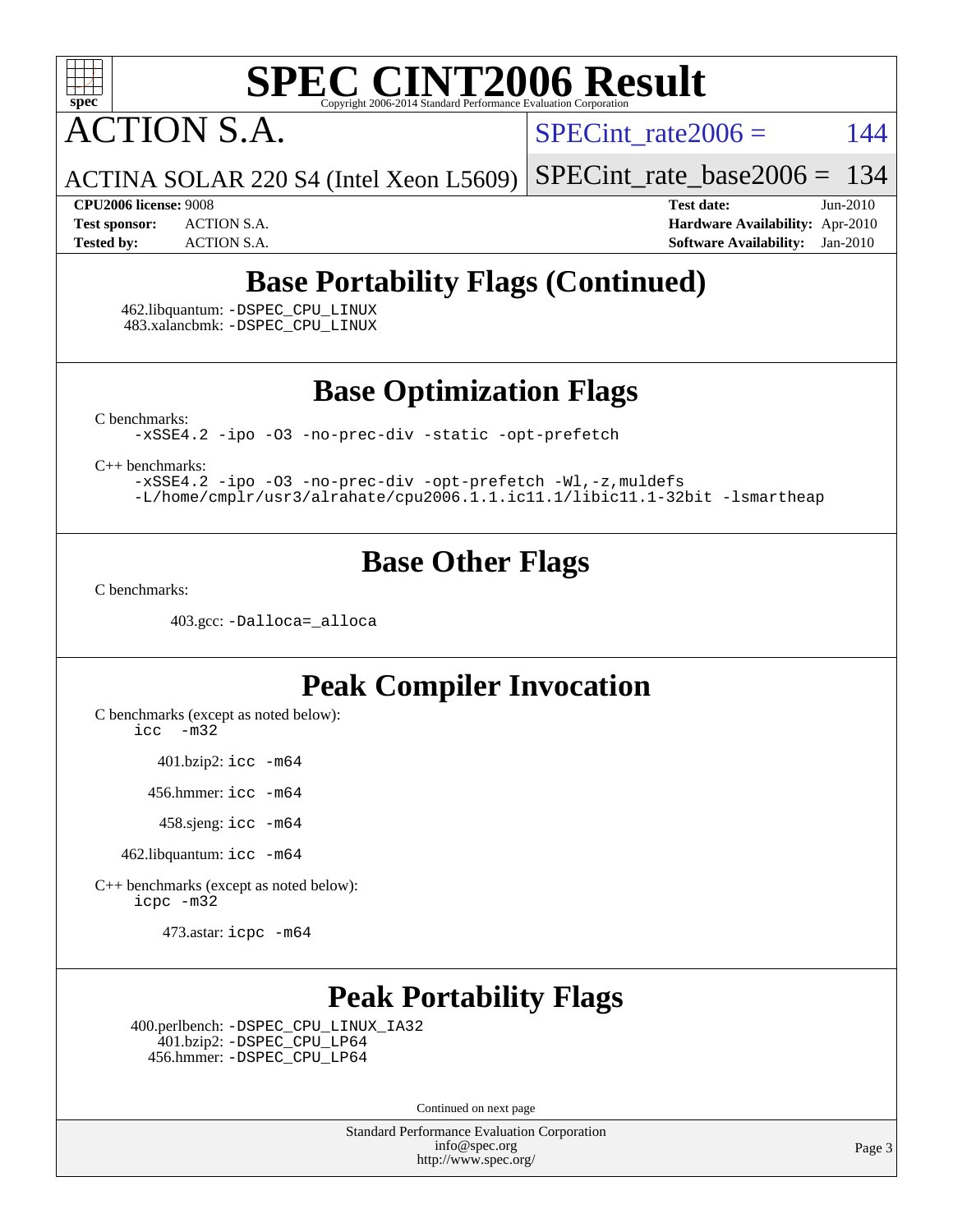

ACTION S.A.

SPECint rate $2006 = 144$ 

ACTINA SOLAR 220 S4 (Intel Xeon L5609)

[SPECint\\_rate\\_base2006 =](http://www.spec.org/auto/cpu2006/Docs/result-fields.html#SPECintratebase2006) 134

**[CPU2006 license:](http://www.spec.org/auto/cpu2006/Docs/result-fields.html#CPU2006license)** 9008 **[Test date:](http://www.spec.org/auto/cpu2006/Docs/result-fields.html#Testdate)** Jun-2010 **[Test sponsor:](http://www.spec.org/auto/cpu2006/Docs/result-fields.html#Testsponsor)** ACTION S.A. **[Hardware Availability:](http://www.spec.org/auto/cpu2006/Docs/result-fields.html#HardwareAvailability)** Apr-2010 **[Tested by:](http://www.spec.org/auto/cpu2006/Docs/result-fields.html#Testedby)** ACTION S.A. **[Software Availability:](http://www.spec.org/auto/cpu2006/Docs/result-fields.html#SoftwareAvailability)** Jan-2010

### **[Peak Portability Flags \(Continued\)](http://www.spec.org/auto/cpu2006/Docs/result-fields.html#PeakPortabilityFlags)**

458.sjeng: [-DSPEC\\_CPU\\_LP64](http://www.spec.org/cpu2006/results/res2010q3/cpu2006-20100705-12186.flags.html#suite_peakCPORTABILITY458_sjeng_DSPEC_CPU_LP64)

 462.libquantum: [-DSPEC\\_CPU\\_LP64](http://www.spec.org/cpu2006/results/res2010q3/cpu2006-20100705-12186.flags.html#suite_peakCPORTABILITY462_libquantum_DSPEC_CPU_LP64) [-DSPEC\\_CPU\\_LINUX](http://www.spec.org/cpu2006/results/res2010q3/cpu2006-20100705-12186.flags.html#b462.libquantum_peakCPORTABILITY_DSPEC_CPU_LINUX) 473.astar: [-DSPEC\\_CPU\\_LP64](http://www.spec.org/cpu2006/results/res2010q3/cpu2006-20100705-12186.flags.html#suite_peakCXXPORTABILITY473_astar_DSPEC_CPU_LP64) 483.xalancbmk: [-DSPEC\\_CPU\\_LINUX](http://www.spec.org/cpu2006/results/res2010q3/cpu2006-20100705-12186.flags.html#b483.xalancbmk_peakCXXPORTABILITY_DSPEC_CPU_LINUX)

#### **[Peak Optimization Flags](http://www.spec.org/auto/cpu2006/Docs/result-fields.html#PeakOptimizationFlags)**

[C benchmarks](http://www.spec.org/auto/cpu2006/Docs/result-fields.html#Cbenchmarks):

Standard Performance Evaluation Corporation [info@spec.org](mailto:info@spec.org) <http://www.spec.org/> Page 4 400.perlbench: [-xSSE4.2](http://www.spec.org/cpu2006/results/res2010q3/cpu2006-20100705-12186.flags.html#user_peakPASS2_CFLAGSPASS2_LDCFLAGS400_perlbench_f-xSSE42_f91528193cf0b216347adb8b939d4107)(pass 2) [-prof-gen](http://www.spec.org/cpu2006/results/res2010q3/cpu2006-20100705-12186.flags.html#user_peakPASS1_CFLAGSPASS1_LDCFLAGS400_perlbench_prof_gen_e43856698f6ca7b7e442dfd80e94a8fc)(pass 1) [-ipo](http://www.spec.org/cpu2006/results/res2010q3/cpu2006-20100705-12186.flags.html#user_peakPASS2_CFLAGSPASS2_LDCFLAGS400_perlbench_f-ipo)(pass 2) [-O3](http://www.spec.org/cpu2006/results/res2010q3/cpu2006-20100705-12186.flags.html#user_peakPASS2_CFLAGSPASS2_LDCFLAGS400_perlbench_f-O3)(pass 2) [-no-prec-div](http://www.spec.org/cpu2006/results/res2010q3/cpu2006-20100705-12186.flags.html#user_peakPASS2_CFLAGSPASS2_LDCFLAGS400_perlbench_f-no-prec-div)(pass 2) [-static](http://www.spec.org/cpu2006/results/res2010q3/cpu2006-20100705-12186.flags.html#user_peakPASS2_CFLAGSPASS2_LDCFLAGS400_perlbench_f-static)(pass 2) [-prof-use](http://www.spec.org/cpu2006/results/res2010q3/cpu2006-20100705-12186.flags.html#user_peakPASS2_CFLAGSPASS2_LDCFLAGS400_perlbench_prof_use_bccf7792157ff70d64e32fe3e1250b55)(pass 2) [-ansi-alias](http://www.spec.org/cpu2006/results/res2010q3/cpu2006-20100705-12186.flags.html#user_peakCOPTIMIZE400_perlbench_f-ansi-alias) 401.bzip2: [-xSSE4.2](http://www.spec.org/cpu2006/results/res2010q3/cpu2006-20100705-12186.flags.html#user_peakPASS2_CFLAGSPASS2_LDCFLAGS401_bzip2_f-xSSE42_f91528193cf0b216347adb8b939d4107)(pass 2) [-prof-gen](http://www.spec.org/cpu2006/results/res2010q3/cpu2006-20100705-12186.flags.html#user_peakPASS1_CFLAGSPASS1_LDCFLAGS401_bzip2_prof_gen_e43856698f6ca7b7e442dfd80e94a8fc)(pass 1) [-ipo](http://www.spec.org/cpu2006/results/res2010q3/cpu2006-20100705-12186.flags.html#user_peakPASS2_CFLAGSPASS2_LDCFLAGS401_bzip2_f-ipo)(pass 2) [-O3](http://www.spec.org/cpu2006/results/res2010q3/cpu2006-20100705-12186.flags.html#user_peakPASS2_CFLAGSPASS2_LDCFLAGS401_bzip2_f-O3)(pass 2) [-no-prec-div](http://www.spec.org/cpu2006/results/res2010q3/cpu2006-20100705-12186.flags.html#user_peakPASS2_CFLAGSPASS2_LDCFLAGS401_bzip2_f-no-prec-div)(pass 2) [-static](http://www.spec.org/cpu2006/results/res2010q3/cpu2006-20100705-12186.flags.html#user_peakPASS2_CFLAGSPASS2_LDCFLAGS401_bzip2_f-static)(pass 2) [-prof-use](http://www.spec.org/cpu2006/results/res2010q3/cpu2006-20100705-12186.flags.html#user_peakPASS2_CFLAGSPASS2_LDCFLAGS401_bzip2_prof_use_bccf7792157ff70d64e32fe3e1250b55)(pass 2) [-opt-prefetch](http://www.spec.org/cpu2006/results/res2010q3/cpu2006-20100705-12186.flags.html#user_peakCOPTIMIZE401_bzip2_f-opt-prefetch) [-ansi-alias](http://www.spec.org/cpu2006/results/res2010q3/cpu2006-20100705-12186.flags.html#user_peakCOPTIMIZE401_bzip2_f-ansi-alias) [-auto-ilp32](http://www.spec.org/cpu2006/results/res2010q3/cpu2006-20100705-12186.flags.html#user_peakCOPTIMIZE401_bzip2_f-auto-ilp32) 403.gcc: [-xSSE4.2](http://www.spec.org/cpu2006/results/res2010q3/cpu2006-20100705-12186.flags.html#user_peakCOPTIMIZE403_gcc_f-xSSE42_f91528193cf0b216347adb8b939d4107) [-ipo](http://www.spec.org/cpu2006/results/res2010q3/cpu2006-20100705-12186.flags.html#user_peakCOPTIMIZE403_gcc_f-ipo) [-O3](http://www.spec.org/cpu2006/results/res2010q3/cpu2006-20100705-12186.flags.html#user_peakCOPTIMIZE403_gcc_f-O3) [-no-prec-div](http://www.spec.org/cpu2006/results/res2010q3/cpu2006-20100705-12186.flags.html#user_peakCOPTIMIZE403_gcc_f-no-prec-div) [-static](http://www.spec.org/cpu2006/results/res2010q3/cpu2006-20100705-12186.flags.html#user_peakCOPTIMIZE403_gcc_f-static) 429.mcf: [-xSSE4.2](http://www.spec.org/cpu2006/results/res2010q3/cpu2006-20100705-12186.flags.html#user_peakCOPTIMIZE429_mcf_f-xSSE42_f91528193cf0b216347adb8b939d4107) [-ipo](http://www.spec.org/cpu2006/results/res2010q3/cpu2006-20100705-12186.flags.html#user_peakCOPTIMIZE429_mcf_f-ipo) [-O3](http://www.spec.org/cpu2006/results/res2010q3/cpu2006-20100705-12186.flags.html#user_peakCOPTIMIZE429_mcf_f-O3) [-no-prec-div](http://www.spec.org/cpu2006/results/res2010q3/cpu2006-20100705-12186.flags.html#user_peakCOPTIMIZE429_mcf_f-no-prec-div) [-static](http://www.spec.org/cpu2006/results/res2010q3/cpu2006-20100705-12186.flags.html#user_peakCOPTIMIZE429_mcf_f-static) [-opt-prefetch](http://www.spec.org/cpu2006/results/res2010q3/cpu2006-20100705-12186.flags.html#user_peakCOPTIMIZE429_mcf_f-opt-prefetch) 445.gobmk: [-xSSE4.2](http://www.spec.org/cpu2006/results/res2010q3/cpu2006-20100705-12186.flags.html#user_peakPASS2_CFLAGSPASS2_LDCFLAGS445_gobmk_f-xSSE42_f91528193cf0b216347adb8b939d4107)(pass 2) [-prof-gen](http://www.spec.org/cpu2006/results/res2010q3/cpu2006-20100705-12186.flags.html#user_peakPASS1_CFLAGSPASS1_LDCFLAGS445_gobmk_prof_gen_e43856698f6ca7b7e442dfd80e94a8fc)(pass 1) [-prof-use](http://www.spec.org/cpu2006/results/res2010q3/cpu2006-20100705-12186.flags.html#user_peakPASS2_CFLAGSPASS2_LDCFLAGS445_gobmk_prof_use_bccf7792157ff70d64e32fe3e1250b55)(pass 2) [-O2](http://www.spec.org/cpu2006/results/res2010q3/cpu2006-20100705-12186.flags.html#user_peakCOPTIMIZE445_gobmk_f-O2) [-ipo](http://www.spec.org/cpu2006/results/res2010q3/cpu2006-20100705-12186.flags.html#user_peakCOPTIMIZE445_gobmk_f-ipo) [-no-prec-div](http://www.spec.org/cpu2006/results/res2010q3/cpu2006-20100705-12186.flags.html#user_peakCOPTIMIZE445_gobmk_f-no-prec-div) [-ansi-alias](http://www.spec.org/cpu2006/results/res2010q3/cpu2006-20100705-12186.flags.html#user_peakCOPTIMIZE445_gobmk_f-ansi-alias) 456.hmmer: [-xSSE4.2](http://www.spec.org/cpu2006/results/res2010q3/cpu2006-20100705-12186.flags.html#user_peakCOPTIMIZE456_hmmer_f-xSSE42_f91528193cf0b216347adb8b939d4107) [-ipo](http://www.spec.org/cpu2006/results/res2010q3/cpu2006-20100705-12186.flags.html#user_peakCOPTIMIZE456_hmmer_f-ipo) [-O3](http://www.spec.org/cpu2006/results/res2010q3/cpu2006-20100705-12186.flags.html#user_peakCOPTIMIZE456_hmmer_f-O3) [-no-prec-div](http://www.spec.org/cpu2006/results/res2010q3/cpu2006-20100705-12186.flags.html#user_peakCOPTIMIZE456_hmmer_f-no-prec-div) [-static](http://www.spec.org/cpu2006/results/res2010q3/cpu2006-20100705-12186.flags.html#user_peakCOPTIMIZE456_hmmer_f-static) [-unroll2](http://www.spec.org/cpu2006/results/res2010q3/cpu2006-20100705-12186.flags.html#user_peakCOPTIMIZE456_hmmer_f-unroll_784dae83bebfb236979b41d2422d7ec2) [-ansi-alias](http://www.spec.org/cpu2006/results/res2010q3/cpu2006-20100705-12186.flags.html#user_peakCOPTIMIZE456_hmmer_f-ansi-alias) [-auto-ilp32](http://www.spec.org/cpu2006/results/res2010q3/cpu2006-20100705-12186.flags.html#user_peakCOPTIMIZE456_hmmer_f-auto-ilp32) 458.sjeng: [-xSSE4.2](http://www.spec.org/cpu2006/results/res2010q3/cpu2006-20100705-12186.flags.html#user_peakPASS2_CFLAGSPASS2_LDCFLAGS458_sjeng_f-xSSE42_f91528193cf0b216347adb8b939d4107)(pass 2) [-prof-gen](http://www.spec.org/cpu2006/results/res2010q3/cpu2006-20100705-12186.flags.html#user_peakPASS1_CFLAGSPASS1_LDCFLAGS458_sjeng_prof_gen_e43856698f6ca7b7e442dfd80e94a8fc)(pass 1) [-ipo](http://www.spec.org/cpu2006/results/res2010q3/cpu2006-20100705-12186.flags.html#user_peakPASS2_CFLAGSPASS2_LDCFLAGS458_sjeng_f-ipo)(pass 2) [-O3](http://www.spec.org/cpu2006/results/res2010q3/cpu2006-20100705-12186.flags.html#user_peakPASS2_CFLAGSPASS2_LDCFLAGS458_sjeng_f-O3)(pass 2) [-no-prec-div](http://www.spec.org/cpu2006/results/res2010q3/cpu2006-20100705-12186.flags.html#user_peakPASS2_CFLAGSPASS2_LDCFLAGS458_sjeng_f-no-prec-div)(pass 2) [-static](http://www.spec.org/cpu2006/results/res2010q3/cpu2006-20100705-12186.flags.html#user_peakPASS2_CFLAGSPASS2_LDCFLAGS458_sjeng_f-static)(pass 2) [-prof-use](http://www.spec.org/cpu2006/results/res2010q3/cpu2006-20100705-12186.flags.html#user_peakPASS2_CFLAGSPASS2_LDCFLAGS458_sjeng_prof_use_bccf7792157ff70d64e32fe3e1250b55)(pass 2) [-unroll4](http://www.spec.org/cpu2006/results/res2010q3/cpu2006-20100705-12186.flags.html#user_peakCOPTIMIZE458_sjeng_f-unroll_4e5e4ed65b7fd20bdcd365bec371b81f) [-auto-ilp32](http://www.spec.org/cpu2006/results/res2010q3/cpu2006-20100705-12186.flags.html#user_peakCOPTIMIZE458_sjeng_f-auto-ilp32) 462.libquantum: [-xSSE4.2](http://www.spec.org/cpu2006/results/res2010q3/cpu2006-20100705-12186.flags.html#user_peakCOPTIMIZE462_libquantum_f-xSSE42_f91528193cf0b216347adb8b939d4107) [-ipo](http://www.spec.org/cpu2006/results/res2010q3/cpu2006-20100705-12186.flags.html#user_peakCOPTIMIZE462_libquantum_f-ipo) [-O3](http://www.spec.org/cpu2006/results/res2010q3/cpu2006-20100705-12186.flags.html#user_peakCOPTIMIZE462_libquantum_f-O3) [-no-prec-div](http://www.spec.org/cpu2006/results/res2010q3/cpu2006-20100705-12186.flags.html#user_peakCOPTIMIZE462_libquantum_f-no-prec-div) [-static](http://www.spec.org/cpu2006/results/res2010q3/cpu2006-20100705-12186.flags.html#user_peakCOPTIMIZE462_libquantum_f-static) [-auto-ilp32](http://www.spec.org/cpu2006/results/res2010q3/cpu2006-20100705-12186.flags.html#user_peakCOPTIMIZE462_libquantum_f-auto-ilp32) [-opt-prefetch](http://www.spec.org/cpu2006/results/res2010q3/cpu2006-20100705-12186.flags.html#user_peakCOPTIMIZE462_libquantum_f-opt-prefetch) 464.h264ref: [-xSSE4.2](http://www.spec.org/cpu2006/results/res2010q3/cpu2006-20100705-12186.flags.html#user_peakPASS2_CFLAGSPASS2_LDCFLAGS464_h264ref_f-xSSE42_f91528193cf0b216347adb8b939d4107)(pass 2) [-prof-gen](http://www.spec.org/cpu2006/results/res2010q3/cpu2006-20100705-12186.flags.html#user_peakPASS1_CFLAGSPASS1_LDCFLAGS464_h264ref_prof_gen_e43856698f6ca7b7e442dfd80e94a8fc)(pass 1) [-ipo](http://www.spec.org/cpu2006/results/res2010q3/cpu2006-20100705-12186.flags.html#user_peakPASS2_CFLAGSPASS2_LDCFLAGS464_h264ref_f-ipo)(pass 2) [-O3](http://www.spec.org/cpu2006/results/res2010q3/cpu2006-20100705-12186.flags.html#user_peakPASS2_CFLAGSPASS2_LDCFLAGS464_h264ref_f-O3)(pass 2) [-no-prec-div](http://www.spec.org/cpu2006/results/res2010q3/cpu2006-20100705-12186.flags.html#user_peakPASS2_CFLAGSPASS2_LDCFLAGS464_h264ref_f-no-prec-div)(pass 2) [-static](http://www.spec.org/cpu2006/results/res2010q3/cpu2006-20100705-12186.flags.html#user_peakPASS2_CFLAGSPASS2_LDCFLAGS464_h264ref_f-static)(pass 2) [-prof-use](http://www.spec.org/cpu2006/results/res2010q3/cpu2006-20100705-12186.flags.html#user_peakPASS2_CFLAGSPASS2_LDCFLAGS464_h264ref_prof_use_bccf7792157ff70d64e32fe3e1250b55)(pass 2) [-unroll2](http://www.spec.org/cpu2006/results/res2010q3/cpu2006-20100705-12186.flags.html#user_peakCOPTIMIZE464_h264ref_f-unroll_784dae83bebfb236979b41d2422d7ec2) [-ansi-alias](http://www.spec.org/cpu2006/results/res2010q3/cpu2006-20100705-12186.flags.html#user_peakCOPTIMIZE464_h264ref_f-ansi-alias) [C++ benchmarks:](http://www.spec.org/auto/cpu2006/Docs/result-fields.html#CXXbenchmarks) 471.omnetpp: [-xSSE4.2](http://www.spec.org/cpu2006/results/res2010q3/cpu2006-20100705-12186.flags.html#user_peakPASS2_CXXFLAGSPASS2_LDCXXFLAGS471_omnetpp_f-xSSE42_f91528193cf0b216347adb8b939d4107)(pass 2) [-prof-gen](http://www.spec.org/cpu2006/results/res2010q3/cpu2006-20100705-12186.flags.html#user_peakPASS1_CXXFLAGSPASS1_LDCXXFLAGS471_omnetpp_prof_gen_e43856698f6ca7b7e442dfd80e94a8fc)(pass 1) [-ipo](http://www.spec.org/cpu2006/results/res2010q3/cpu2006-20100705-12186.flags.html#user_peakPASS2_CXXFLAGSPASS2_LDCXXFLAGS471_omnetpp_f-ipo)(pass 2) [-O3](http://www.spec.org/cpu2006/results/res2010q3/cpu2006-20100705-12186.flags.html#user_peakPASS2_CXXFLAGSPASS2_LDCXXFLAGS471_omnetpp_f-O3)(pass 2) [-no-prec-div](http://www.spec.org/cpu2006/results/res2010q3/cpu2006-20100705-12186.flags.html#user_peakPASS2_CXXFLAGSPASS2_LDCXXFLAGS471_omnetpp_f-no-prec-div)(pass 2) [-prof-use](http://www.spec.org/cpu2006/results/res2010q3/cpu2006-20100705-12186.flags.html#user_peakPASS2_CXXFLAGSPASS2_LDCXXFLAGS471_omnetpp_prof_use_bccf7792157ff70d64e32fe3e1250b55)(pass 2) [-ansi-alias](http://www.spec.org/cpu2006/results/res2010q3/cpu2006-20100705-12186.flags.html#user_peakCXXOPTIMIZE471_omnetpp_f-ansi-alias) [-opt-ra-region-strategy=block](http://www.spec.org/cpu2006/results/res2010q3/cpu2006-20100705-12186.flags.html#user_peakCXXOPTIMIZE471_omnetpp_f-opt-ra-region-strategy-block_a0a37c372d03933b2a18d4af463c1f69) [-Wl,-z,muldefs](http://www.spec.org/cpu2006/results/res2010q3/cpu2006-20100705-12186.flags.html#user_peakEXTRA_LDFLAGS471_omnetpp_link_force_multiple1_74079c344b956b9658436fd1b6dd3a8a) [-L/home/cmplr/usr3/alrahate/cpu2006.1.1.ic11.1/libic11.1-32bit -lsmartheap](http://www.spec.org/cpu2006/results/res2010q3/cpu2006-20100705-12186.flags.html#user_peakEXTRA_LIBS471_omnetpp_SmartHeap_d86dffe4a79b79ef8890d5cce17030c3) 473.astar: [-xSSE4.2](http://www.spec.org/cpu2006/results/res2010q3/cpu2006-20100705-12186.flags.html#user_peakPASS2_CXXFLAGSPASS2_LDCXXFLAGS473_astar_f-xSSE42_f91528193cf0b216347adb8b939d4107)(pass 2) [-prof-gen](http://www.spec.org/cpu2006/results/res2010q3/cpu2006-20100705-12186.flags.html#user_peakPASS1_CXXFLAGSPASS1_LDCXXFLAGS473_astar_prof_gen_e43856698f6ca7b7e442dfd80e94a8fc)(pass 1) [-ipo](http://www.spec.org/cpu2006/results/res2010q3/cpu2006-20100705-12186.flags.html#user_peakPASS2_CXXFLAGSPASS2_LDCXXFLAGS473_astar_f-ipo)(pass 2) [-O3](http://www.spec.org/cpu2006/results/res2010q3/cpu2006-20100705-12186.flags.html#user_peakPASS2_CXXFLAGSPASS2_LDCXXFLAGS473_astar_f-O3)(pass 2) [-no-prec-div](http://www.spec.org/cpu2006/results/res2010q3/cpu2006-20100705-12186.flags.html#user_peakPASS2_CXXFLAGSPASS2_LDCXXFLAGS473_astar_f-no-prec-div)(pass 2) [-prof-use](http://www.spec.org/cpu2006/results/res2010q3/cpu2006-20100705-12186.flags.html#user_peakPASS2_CXXFLAGSPASS2_LDCXXFLAGS473_astar_prof_use_bccf7792157ff70d64e32fe3e1250b55)(pass 2) [-ansi-alias](http://www.spec.org/cpu2006/results/res2010q3/cpu2006-20100705-12186.flags.html#user_peakCXXOPTIMIZE473_astar_f-ansi-alias) [-opt-ra-region-strategy=routine](http://www.spec.org/cpu2006/results/res2010q3/cpu2006-20100705-12186.flags.html#user_peakCXXOPTIMIZE473_astar_f-opt-ra-region-strategy-routine_ba086ea3b1d46a52e1238e2ca173ed44) [-Wl,-z,muldefs](http://www.spec.org/cpu2006/results/res2010q3/cpu2006-20100705-12186.flags.html#user_peakEXTRA_LDFLAGS473_astar_link_force_multiple1_74079c344b956b9658436fd1b6dd3a8a) [-L/home/cmplr/usr3/alrahate/cpu2006.1.1.ic11.1/libic11.1-64bit -lsmartheap64](http://www.spec.org/cpu2006/results/res2010q3/cpu2006-20100705-12186.flags.html#user_peakEXTRA_LIBS473_astar_SmartHeap64_e2306cda84805d1ab360117a79ff779c) Continued on next page